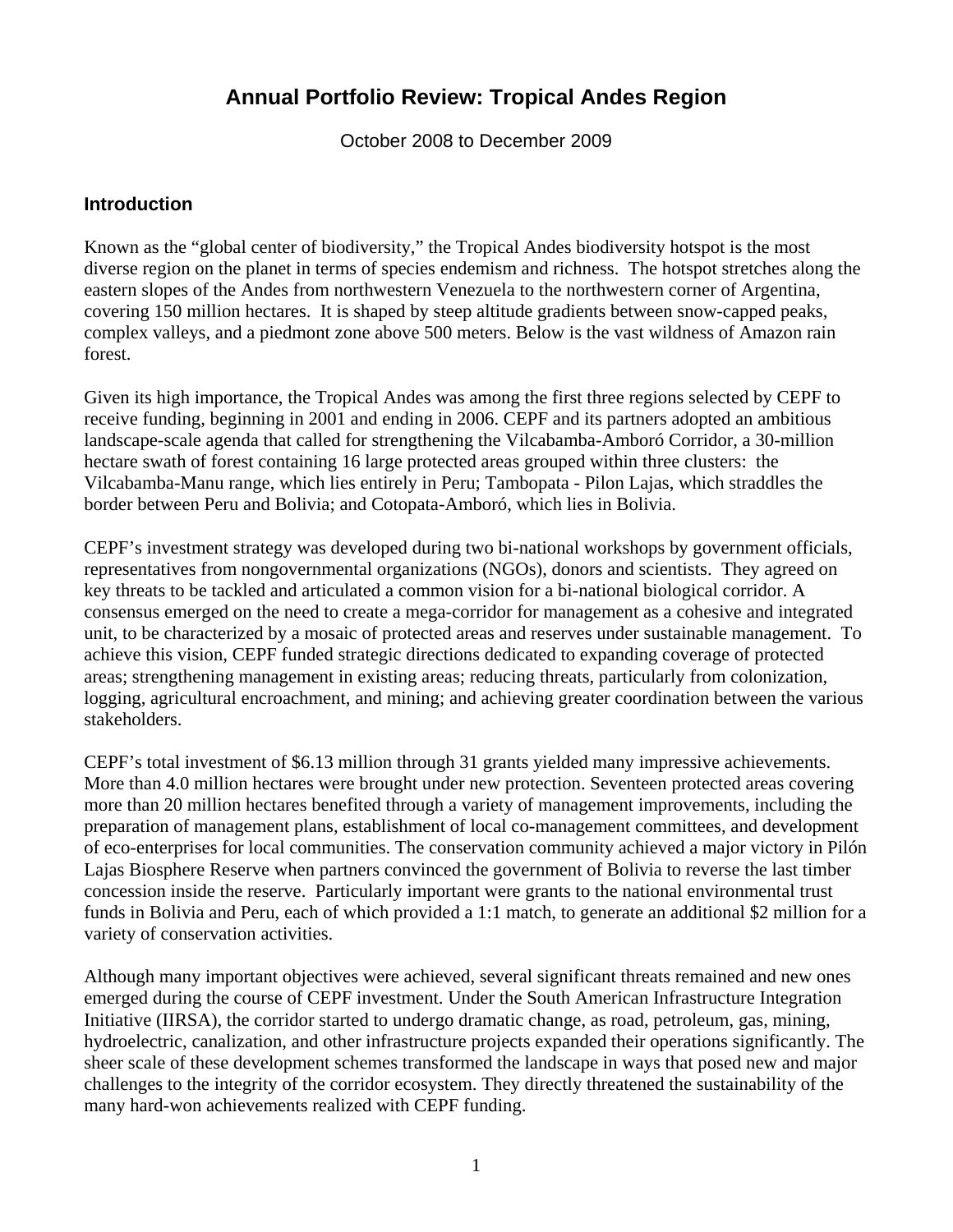The most imminent threats emerged from the construction of the Southern Inter-Oceanic Highway in Peru and the Northern Corridor Highway in Bolivia, located in the Tambopata - Pilón Lajas subcorridor. The Inter-Oceanic Highway would be the first paved roadway connecting the Atlantic and Pacific oceans in South America. While many economic opportunities were expected to arise, road upgrading also was expected to exacerbate migration, deforestation, land invasion and speculation, hunting and mining. Given these challenges, CEPF approved the consolidation program in late 2008 to target high priority needs in the Tambopata - Pilón Lajas sub-corridor to mitigate the environmental impacts expected to be produced through the road upgrading.

This document covers progress in the consolidation program for this region from October 1, 2008, when the first consolidation grant was approved, until December 31, 2009.

# **Niche for CEPF Investment**

#### *Overview*

Given the existing challenges and opportunities in the region, CEPF embarked on a consolidation phase in 2008 with an approved budget of \$2.185 million. The consolidation strategy aimed to address high priority needs in the eight protected areas considered to be most vulnerable to the potential threats introduced by the new roads. It contained four inter-dependent investment priorities:

- 1. Support civil society participation in development planning and implementation for the Vilcabamba-Amboró Conservation Corridor, focusing on the Inter-Oceanic and Northern Corridor highways.
- 2. Support management improvements to mitigate the adverse impacts arising from improved road access in the eight most vulnerable protected areas.
- 3. Support the establishment of sustainable financing mechanisms.
- 4. Support productive projects that maintain forest cover in areas of strategic value for corridorlevel connectivity.

#### *Portfolio Status*

Consolidation investment commenced in Tropical Andes with the first of a total of six grants starting on October  $1<sup>st</sup>$ , 2008. Similar to CEPF's strategy during its first investment phase, the consolidation portfolio joined forces with national conservation funds in Peru and Bolivia: Fondo de las Americas del Peru (FONDAM), Fundación Para El Desarrollo Del Sistema Nacional de Áreas Protegidas (FUNDESNAP) in Bolivia, and Fundación Protección y Uso Sostenible del Medio Ambiente (PUMA) in Bolivia. These partnerships are dedicated to providing sub-grants to local organizations to implement CEPF consolidation priorities. They have shown to be important opportunities for CEPF to leverage additional funding. Through these partners in the consolidation phase, CEPF's investment of \$2.185 million is expected to generate an additional \$1.2 million. In addition, CEPF's experience demonstrates that these partners can provide additional funds after CEPF grants have ended, helping to provide financial sustainability.

# *Coordinating CEPF Grantmaking*

Consolidation programs do not have formal coordinating entities or regional implementation teams beyond the U.S.-based Grant Director. All CEPF grant management functions are conducted by the CEPF Secretariat.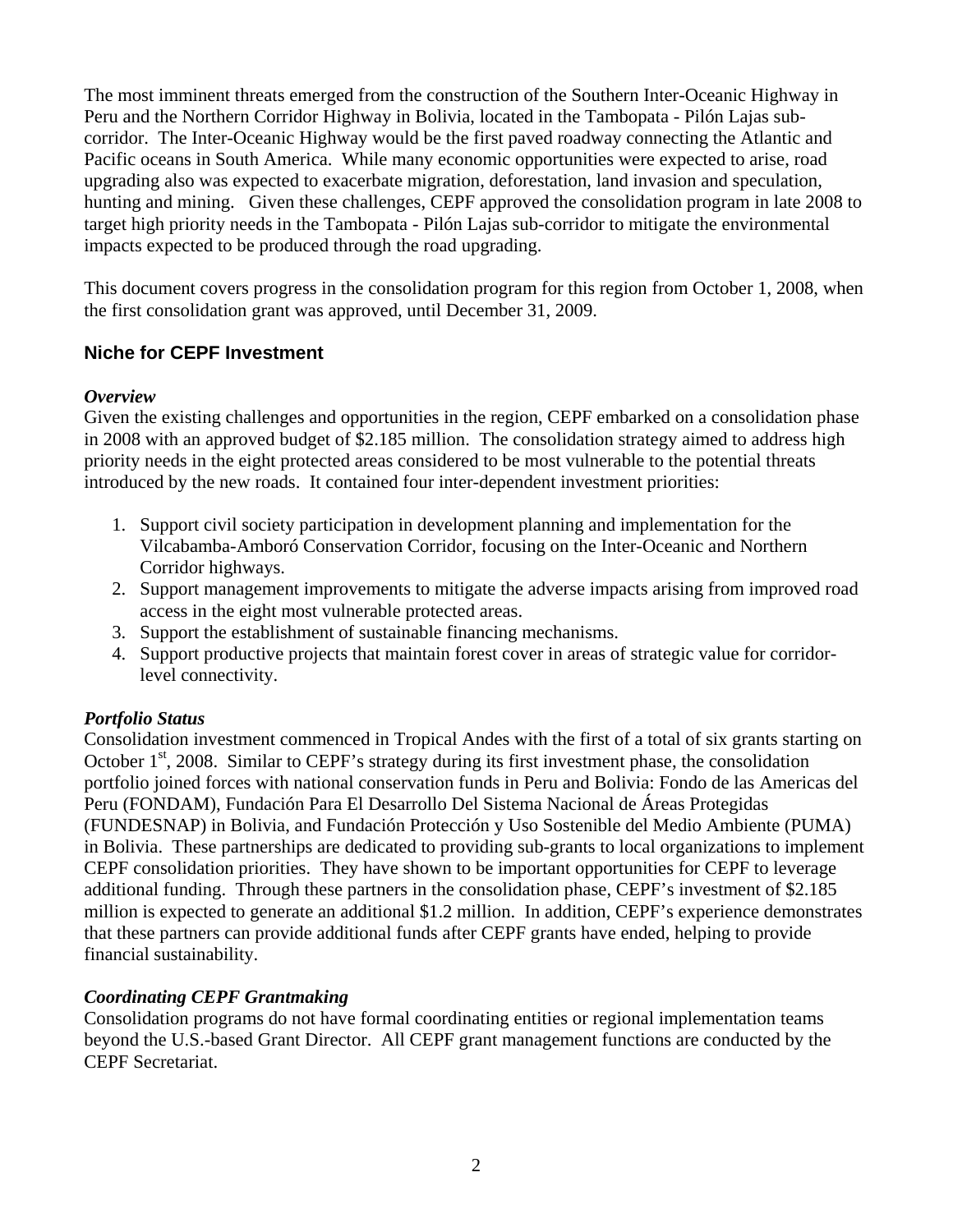#### *Performance Assessment*

During the first year of consolidation investment, two of CEPF's six grants achieved their 2009 targets as planned, while four grants missed their targets slightly (see Table 1). Several factors weighed into the delayed achievement of performance targets. Most notably, FONDAM, FUNDESNAP, and PUMA, which collectively manage four projects with major sub-granting components, were required to dedicate more time than expected to preparing and accepting proposals from their sub-grantees. They worked closely with local communities, prospective sub-grantees, and the local and national governments to arrive at consensus on specific sub-grant designs. Furthermore, in Bolivia, FUNDESNAP dedicated more time than expected to ensuring its objectives and sub-grants were well aligned with the government's own priorities. In recent years, the Bolivian government has scrutinized international donor funding closely. With the positive dialogue achieved between FUNDESNAP and the government, CEPF's portfolio has received strong support from the Bolivian environmental authorities. Another factor that impacted performance was the need to dedicate more time than expected to planning the sustainable financing strategic direction, particularly with respect to CEPF financing of carbon projects. The Government of Bolivia requested further consultations on the subject of CEPF financing of REDD projects. In the case of Peru, FONDAM needed more time to define evaluation criteria for REDD proposals to be submitted for consideration as sub-grants.

Due to the delays in planning the portfolio sub-granting projects, portfolio-level spending rate is not commensurate with expected expenditures as determined by implementation schedules. Grantees spent a total \$307,790, which equals 14% of the \$2.185 million committed to date. As of December 2009, the portfolio was 30% into its three-year cycle. (See Annex 1 for details on spending rates.)

| Organization                                                                                                                                                                                                                                                                                           | <b>Title</b>                                                                                                                                                                                    | Amount    | <b>Active Dates</b>             | <b>Achievement</b><br>of 2009 Targets |
|--------------------------------------------------------------------------------------------------------------------------------------------------------------------------------------------------------------------------------------------------------------------------------------------------------|-------------------------------------------------------------------------------------------------------------------------------------------------------------------------------------------------|-----------|---------------------------------|---------------------------------------|
| <b>Conservation International</b><br>(CI)<br>Subgrantee:<br>Noel Kempff Mercado<br>Natural History Museum                                                                                                                                                                                              | Fostering Stakeholder Collaboration<br>and Monitoring the Impacts and the<br><b>Conservation Actions Around</b><br>Infrastructure Projects in the<br>Vilcabamba-Amboró Conservation<br>Corridor | \$250,000 | January 2009 -<br>December 2011 | Slightly missed                       |
| Fondo de las Américas del<br>Perú (FONDAM)<br>Subgrantees:<br>Conservación Ambiental y<br>Desarrollo en el Perú<br>CAMDE)<br>Asociación Caritas Madre<br>de Dios.<br>Asociación Agricultura<br>Ecológica<br>Asociación para el<br>Desarrollo Económico y<br>Social del Agro - ACCION<br><b>AGRARIA</b> | <b>Strengthening Connectivity Along</b><br>Peru's Inter-Oceanic Highway in<br>Madre de Dios through the<br>Sustainable Use of Natural<br>Resources and Economic<br>Development                  | \$235,000 | January 2009 -<br>December 2011 | Achieved                              |
| Fondo de las Americas del<br>Peru (FONDAM)<br>Subgrantees:<br>To be determined.                                                                                                                                                                                                                        | Strengthening of the Management<br>and Financial Sustainability of Key<br>Protected Areas along the Southern<br>Inter-Oceanic Highway in Madre de<br>Dios, Peru                                 | \$465,000 | July 2009 -<br>December 2012    | Slightly missed                       |
| <b>Fundación Para El Desarrollo</b><br>Del Sistema Nacional de                                                                                                                                                                                                                                         | Mitigating the Potential<br><b>Environmental and Social Impacts</b>                                                                                                                             | \$655,000 | January 2009 -<br>December 2011 | Slightly missed                       |

# **Table 1. Tropical Andes Consolidation Grants, January 2010**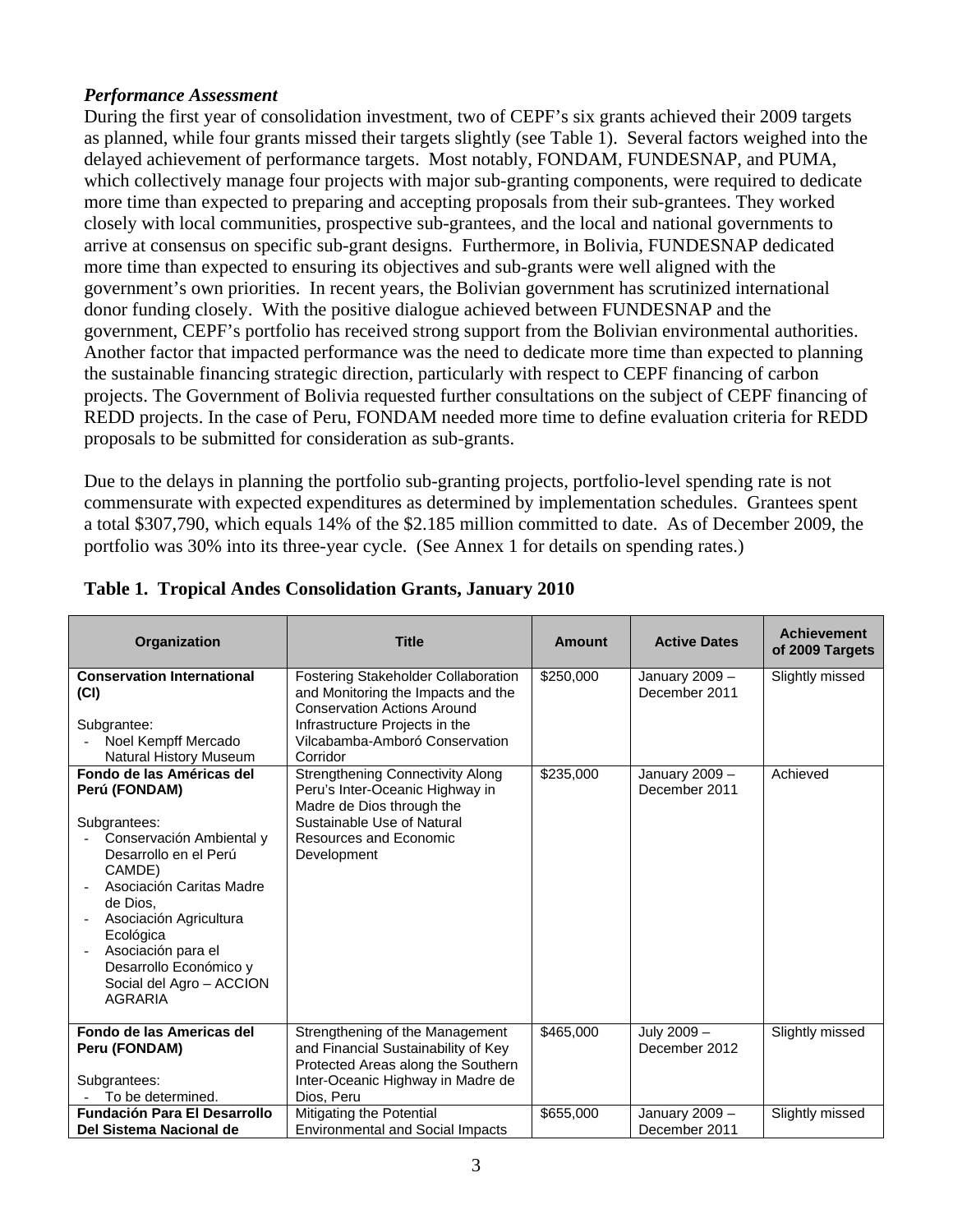| Organization                                                                                                                                                                                                                                                                                                                                                                                                                                | <b>Title</b>                                                                                                                                                                                                              | Amount                   | <b>Active Dates</b>              | <b>Achievement</b><br>of 2009 Targets |
|---------------------------------------------------------------------------------------------------------------------------------------------------------------------------------------------------------------------------------------------------------------------------------------------------------------------------------------------------------------------------------------------------------------------------------------------|---------------------------------------------------------------------------------------------------------------------------------------------------------------------------------------------------------------------------|--------------------------|----------------------------------|---------------------------------------|
| Áreas Protegidas, Fundación<br>Protección y Uso Sostenible<br>del Medio Ambiente<br>(FUNDESNAP)<br>Subgrantees:<br>Instituto de Ecología (IE)<br>Consejo Regional Tsimane<br>Mosetén (CRTM):<br>Federación<br>de<br>Asociaciones<br>Municipales<br>(FAM)<br>Herencia                                                                                                                                                                        | Generated by the Northern Corridor<br>Road Construction Project in Bolivia                                                                                                                                                |                          |                                  |                                       |
| Fundación Peruana para la<br>Conservación de la<br><b>Naturaleza</b><br>(PRONATURALEZA)                                                                                                                                                                                                                                                                                                                                                     | Promoting Civil Society Participation<br>and Field-Level Monitoring to<br>Mitigate the Environmental and<br>Social Impacts of the Peruvian Inter-<br>Oceanic Highway in the<br>Vilcabamba-Amboró Conservation<br>Corridor | \$330,000                | January 2009 -<br>June 2011      | Achieved                              |
| Fundación Protección y Uso<br>Sostenible del Medio<br><b>Ambiente (PUMA)</b><br>Subgrantees:<br>Asociación Económica de<br>Productores y Acopiadores<br>de Cacao<br>Centro Experimental de<br>Asistencia Técnica<br>Agropecuaria CEATA<br>Turismo Ecológico Social<br>$\overline{\phantom{a}}$<br><b>TES</b><br>Programa de<br>$\overline{\phantom{a}}$<br>Implementación de<br>sistemas Agroforestales<br><b>PRISA</b><br>Fundación ECOTOP | Impact Mitigation for Biodiversity<br>Conservation in High Risk Areas of<br>the Northern Corridor Highway in<br>Bolivia<br>Total                                                                                          | \$250,000<br>\$2,185,000 | November 2008 -<br>December 2011 | Slightly missed                       |

#### **Portfolio Investment Highlights by Investment Priority**

#### *Investment priority 1: Support civil society participation in development planning and implementation for the Vilcabamba - Amboró Conservation Corridor, focusing on the Inter-Oceanic and Northern Corridor highways.*

This investment priority aims to support a network of local civil society groups and citizens in Peru and Bolivia to strengthen participatory environmental management and monitoring systems as needed to mitigate the threats emerging from the two highways. Components within grants to CI, FUNDESNAP, and Pronaturaleza support this investment priority.

In Peru, Pronaturaleza began the year by planning how best to strengthen efforts of the Working Group of Civil Society (known by its Spanish acronym GTSC) and its three regional chapters in Cuzco, Madre de Dios, and Puno, the three regions to be most directly impact by the Inter-Ocean Highway. The GTSC is comprised of 56 grassroots and national NGOs, universities, businesses, and individuals dedicated to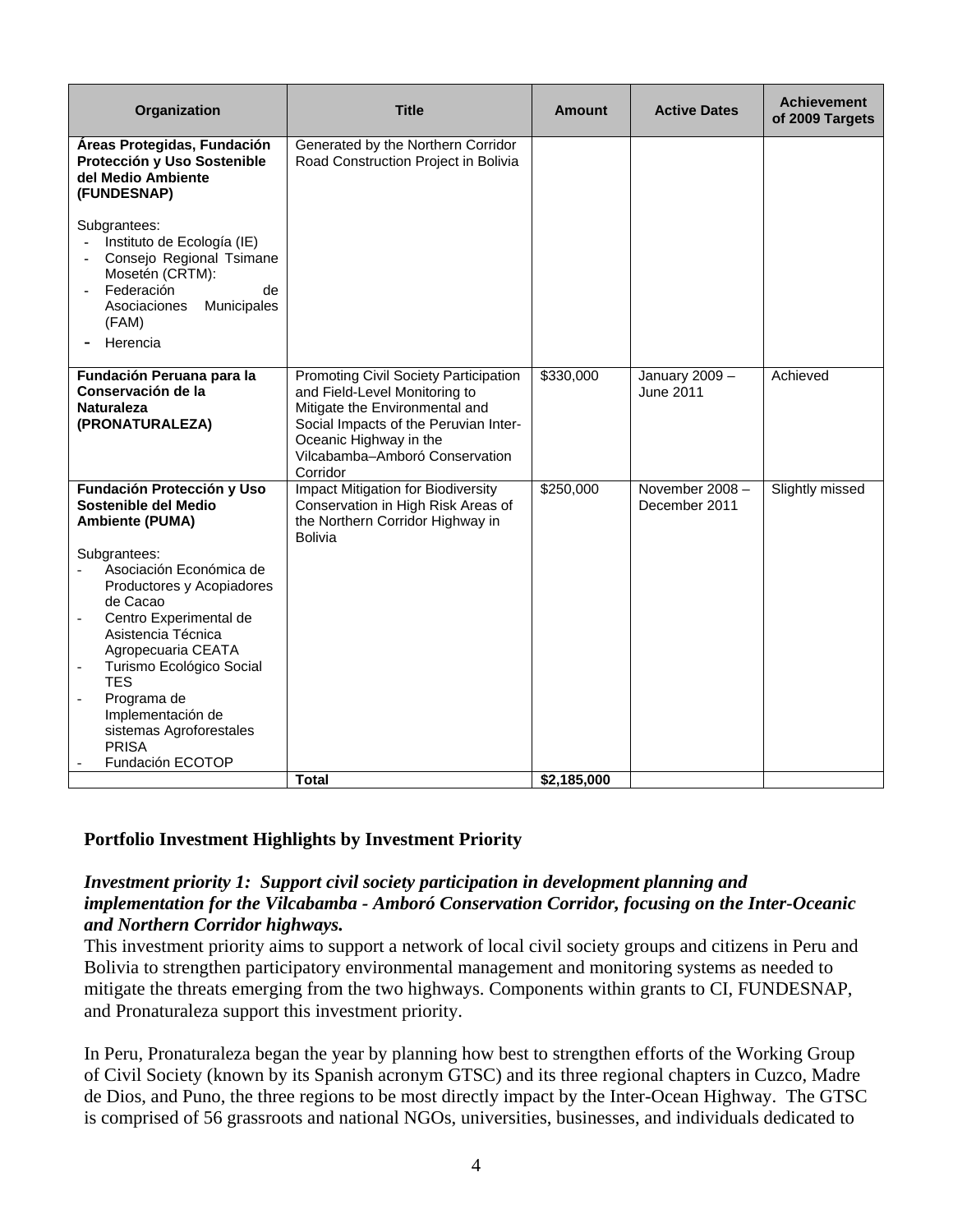promoting the environmental and social sustainability of infrastructure projects. CEPF funding has helped each group to hire a part-time coordinator and develop local priorities and work plans to target their efforts.

During the year, all three regional groups worked with local environmental authorities to analyze the potential impacts from the highway. The regional groups also provided technical advice and project development assistance to develop locally-driven environment projects to mitigate these impacts. In Madre del Dios, the GTSC worked closely with the Regional Government for Natural Resource Management (GOREMAD) on several aspects of the road mitigation, including identifying vulnerable areas that can be set aside for conservation and agroforestry, developing ideas for REDD projects to prevent deforestation, examining the impact of petroleum exploration in environmentally and socially sensitive area, and developing a new agriculture policy to support agroforestry. As one immediate result of these discussions, GOREMAD agreed to set aside the Lago Valencia wetland, known for its rich wildlife, as a municipal reserve. In Puno, the GTSC worked closely with local government agencies to prepare an environmental proposal to be submitted in early 2010 to Peru's National System of Public Investment, which funds local-level development projects. Both the GTSC in Puno and Madre de Dios have been actively monitoring the development of a new proposed mega-dam, known as Inambari, which is to be sited in the buffer zone of Bahuaja Sonene National Park. In Cuzco, the GTSC has been working with its local environmental authorities to develop a proposal for public funding dedicated to promoting the sustainable management of land next to the highway that serves as the buffer zone to the Marcapata – Camanti Regional Conservation Area.

To complement the work of the GTSC, Pronaturaleza developed a communications strategy aimed at disseminating information to the public regarding the potential benefits and negative impacts from the road. A consultant conducted surveys and collected baseline information that was used to develop the communications strategy. As a result, a series of outreach materials began design and production, including a short film, a radio series, posters, bulletins, a blog site, and a book.

Pronaturaleza also launched a component dedicated to monitoring the social, economic, and environmental impacts of the road. It conducted consultations with governmental officials, civil society groups, and communities to design monitoring protocols that will allow for an assessment of the social, economic, and environmental impacts of the road. In 2010, the project will collect the baseline data for Madre de Dios, considered to be the most at risk of the three regions that CEPF targets in Peru.

To complement the work and monitoring efforts launched by Pronaturaleza, CI met with the Center for Conservation Data (CDC) to examine the logistics of conducting a regional deforestation analysis and web-based mechanism for data analysis and dissemination. In Bolivia, CI provided a sub-grant to the Noel Kempff Mercado Natural History Museum to produce a baseline deforestation analysis for the period spanning from 1976 to 2008. The study measured deforestation rates along the entire trajectory of proposed road upgrading and in CEPF targeted protected areas of Madidi, Pilón Lajas, Santa Rosa, and Manuripi.

In Bolivia, FUNDESNAP worked with 12 community, municipal, and national public and private groups to design how local civil society organizations will engage in helping to design, mitigate, and monitor the impacts arising from the Northern Corridor road upgrading project. FUNDESNAP worked very closely with proposed sub-grantees – the Ecological Institute, the Tsimane Mosetén Regional Council (an indigenous organizations responsible for co-managing Pilón Lajas Biosphere Reserve), and the Bolivian Federation of Municipal Governments – to develop their proposals for funding in 2010.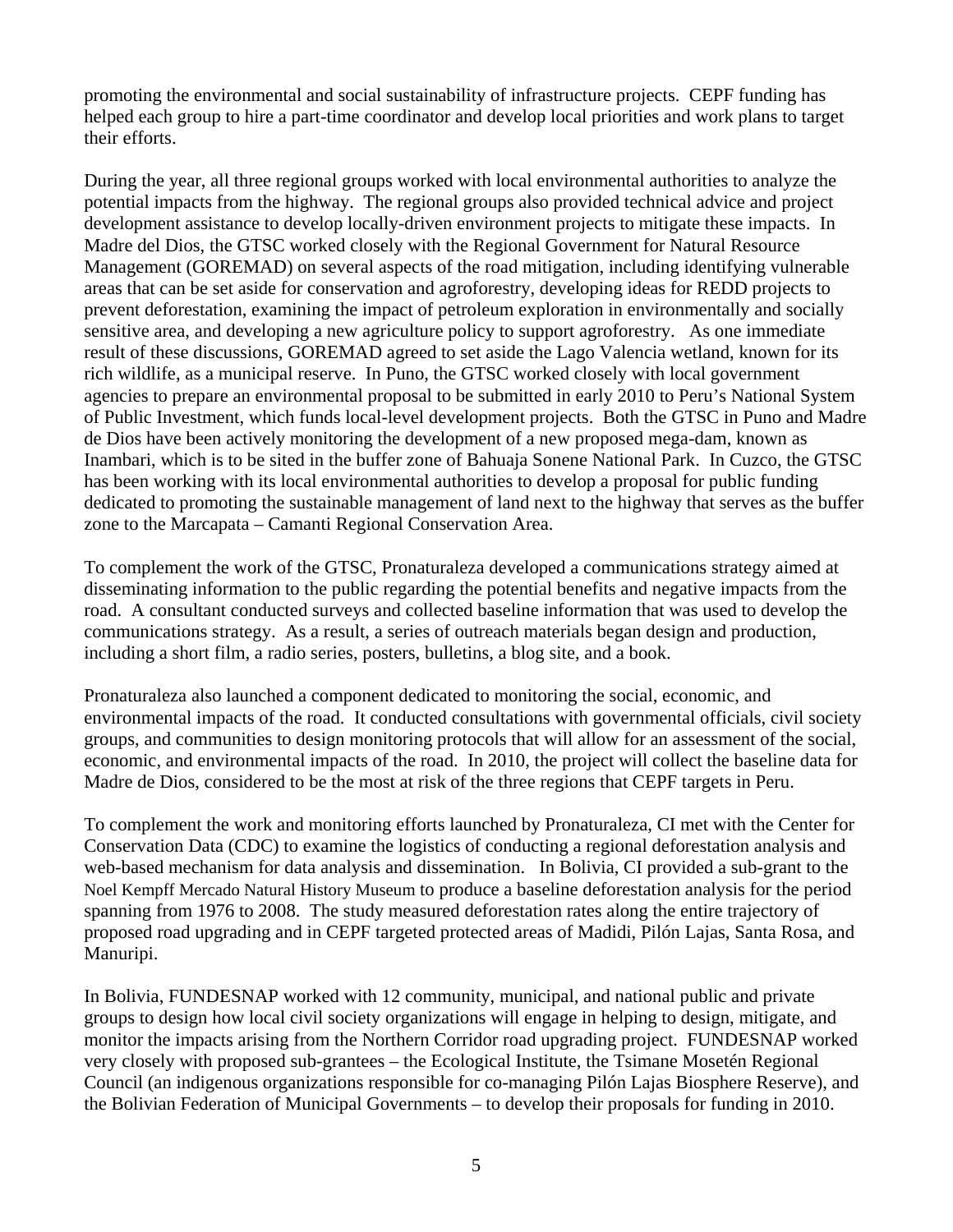#### *Investment priority 2: Support management improvements to mitigate the adverse impacts arising from improved road access in the eight most vulnerable protected areas.*

This strategic direction seeks to mitigate the impacts of improved road access through improvements through strengthening of civil society participation in protected areas management, mainly by establishing and strengthening community management committees, local conservation projects, and improvements in patrolling target areas. Grants to FONDAM and FUNDESNAP are dedicated to providing sub-grants to local organizations to implement projects that fulfill the objectives of this investment priority. In 2009, both grantees dedicated their time to identifying priorities for CEPF funding in each targeted protected area and to developing designs and budgets for sub-grantees.

In Bolivia, FUNDESNAP worked closely with four partner organizations – the Regional Council of the Tsimané Mosetene (CRTM), Bolivian National Service for Protected Areas (SERNAP), the Federation of Municipal Associations (FAM), and World Wildlife Fund (WWF) – to design sub-grants to fulfill the objectives of this investment priority in four protected areas: Pilón Lajas, Madidi, Manuripi, Pampas del Río Yacuma. The plan is to award the sub-grants for implementation in 2010.

In Peru, FONDAM worked closely with the Peruvian parks agency to prepare terms of reference that will serve as the basis for a call for proposals planned in 2010 in three protected areas – Alto Purus, Bahuaja Sonene, and Tambopata. The plan is to issue a call for proposals for implementation in 2010.

#### *Investment priority 3: Support the establishment of sustainable financing mechanisms.*

This investment priority seeks to examine how six protected areas – Alto Purus, Apolobamba, Bahuaja Sonene, Madidi, Pampas del Yacuma, Pilón Lajas and Tambopata – can establish mechanisms to cover their long term management costs. CEPF aims to support the creation and consolidation of sustainable financing mechanisms. This investment priority is led by FONDAM, FUNDESNAP, and CI.

FUNDESNAP undertook two major activities in Bolivia with respect to promoting financial sustainability. First, the group undertook an assessment of the current status of financing mechanisms for the four protected areas located in Bolivia. It also entered into negotiations with local government authorities to obtain necessary information on the four protected areas that are the subject of CEPF's investments. As the second major activity, FUNDESNAP entered into negotiations with the government on how best to channel funding to support the preparation of a proposal for REDD. The Government of Bolivia has received several large sources of funding to prepare its national climate change policy and to produce several site-based forest management proposals. FUNDESNAP entered into negotiations to examine how best CEPF funds can complement these larger initiatives.

In Peru, the grant to FONDAM calls for supporting the preparation of two REDD proposals what would be geared toward selling sell carbon on the voluntary market. Given the highly technical nature of preparing proposals for REDD and the voluntary market, FONDAM decided that rather than issuing a call for proposals immediately, it contracted the consulting firm EcoResources to develop a guide with evaluation criteria to permit a thorough assessment of proposals to be submitted for financing. By the end of 2009, EcoResources submitted its report to serve as a basis for FONDAM's request for proposals in 2010.

#### *Investment priority 4: Support productive projects that maintain forest cover in areas of strategic value for corridor-level connectivity.*

This investment priority aims to maintain sustainable land-use practices in areas where the roads will traverse biologically important parts of the Castaña and Malinowsky conservation sub-corridors, which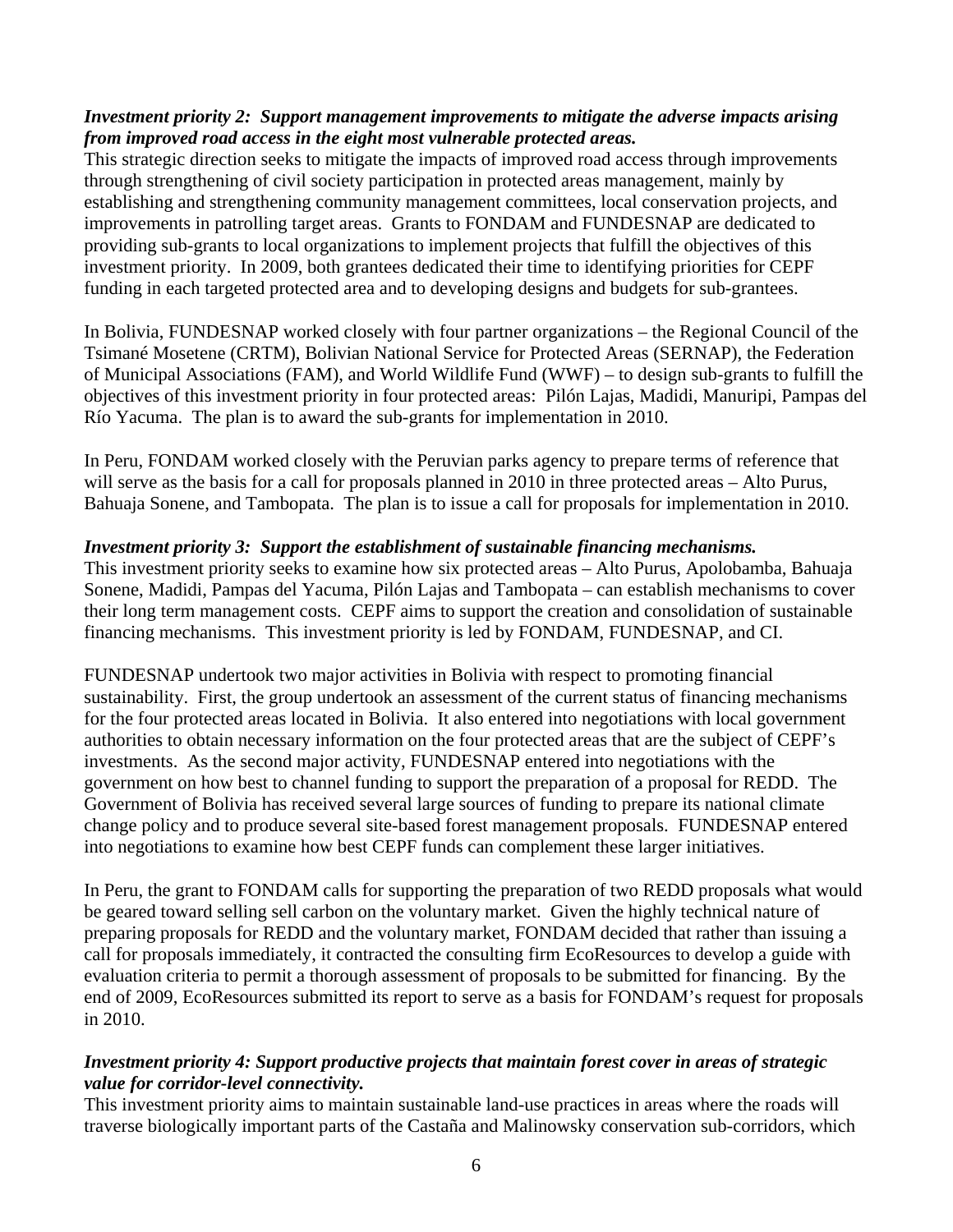are comprised of protected areas and tracts under sustainable land use activities such as Brazil nut cultivation. Sub-grants under grants to FONDAM and PUMA support this investment priority.

In Bolivia, PUMA trained members from 28 communities to develop project proposals for funding consideration. The year culminated when five community-based agroforestry projects were approved. These projects benefit 28 communities and are designed to promote land use practices that provide economic incentives to small-scale farmers to maintain forest connectivity in an area that lies between the Northern Corridor Norte road and the protected areas of Pilón Lajas and Madidi. The goal of these projects is to offer local communities economic incentives to adopt agroforestry systems that maintain forest cover and connectivity, rather than having these famers convert their lands for less environmentally sustainable activities, such as cattle ranching or gold mining. Three of the five approved projects promote cocoa production, while the other two projects support the cultivation of copoazu (a special variety of white cocoa produced in the Amazon) and jipijapa (a fiber used to make souvenirs for sale to tourists).

In Peru, FONDAM embarked on providing four sub-grants to promote community-based agroforestry projects in areas considered to be strategic due to their locations in between the Inter-Oceanic highway and sites of high biological value. Three projects work with local communities on agroforestry, supporting soil restoration, reforestation, sustainable cattle ranching, and the production of cocoa, platanos, and various fruits. The fourth project supports the CASAL Brazil nut association to improve their production and post-harvesting procedures. The association hopes to become certified as an organic producer of Brazil nuts through their sub-grant.

# **Collaboration with CEPF Donor Partners**

Given the highly targeted nature of the sites where CEPF invests, the best potential collaboration with CEPF donors exists with the World Bank. To the knowledge of the CEPF Secretariat and its grantees, no other CEPF donor has been identified as investing specifically in the Vilcabamba – Amboró Conservation Corridor. Over the coming year, CEPF and its grantees will seek to strengthen ties to the World Bank.

# **Conclusion**

During the first year of CEPF's consolidation program in the Vilcabamba – Amboró Conservation Corridor, the overall portfolio achieved several important 2009 targets. Grantees made the most progress in strengthening local community and civil society engagement in the mitigation of expected environmental impacts produced by the Inter-Ocean Highway in Peru. They also launched nine community-based agroforestry projects designed to provide incentives for farmers and Brazil nut collectors to keep their lands under forest cover in Bolivia and Peru. In addition, grantees conducted extensive outreach to key local stakeholder groups, including local communities and environmental authorities, to ensure strong collaboration as their projects progress. They devoted a significant amount of time to preparing sub-grant designs for funding. While good progress was made on several grants, other important targets were delayed in 2009 due to the need to devote more time than expected to planning sub-grants and to the need to enter into discussions with the important government counterparts. For the coming year, sub-grants should be ready for funding, thus helping to ensure satisfactory portfolio-level performance in 2010.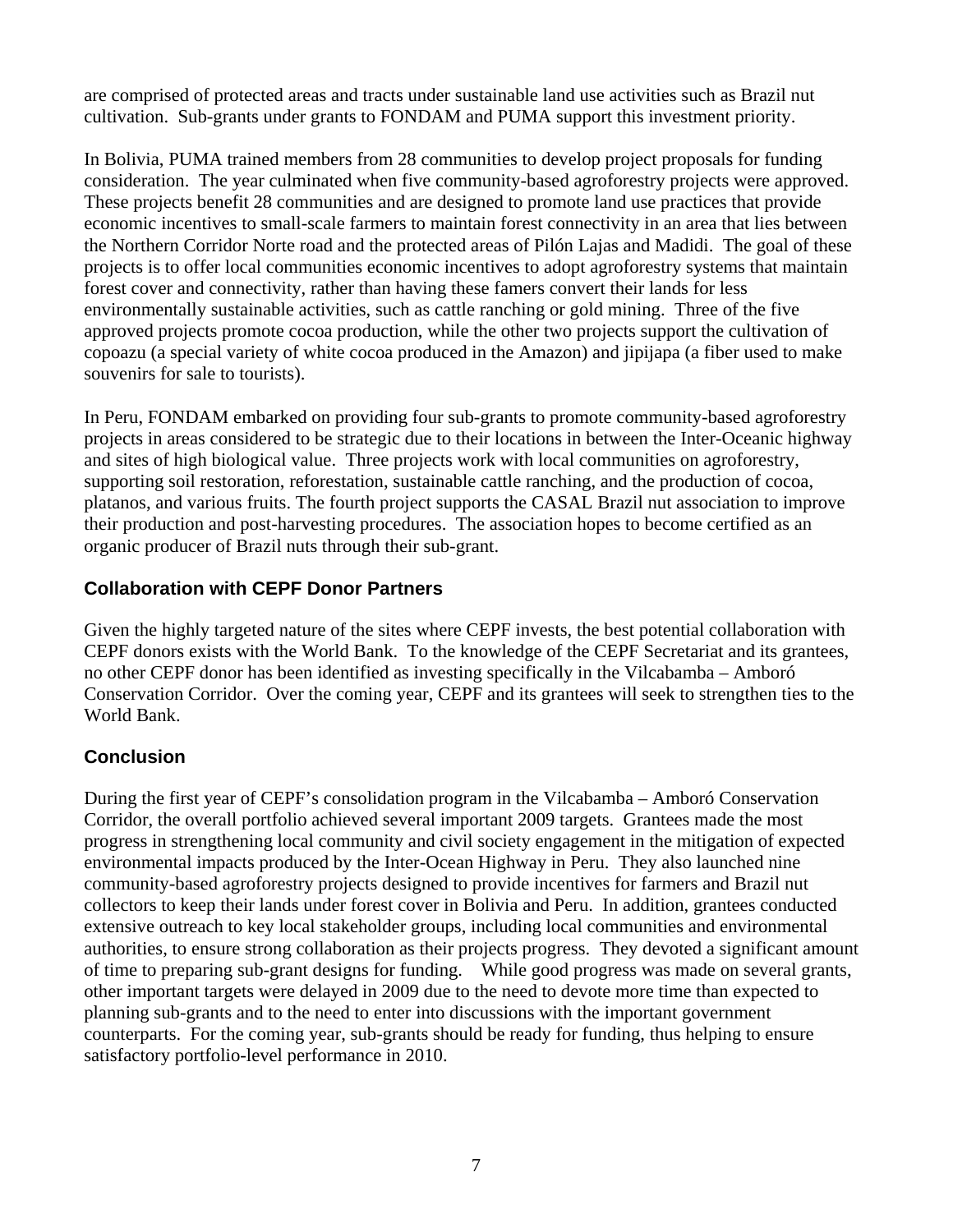



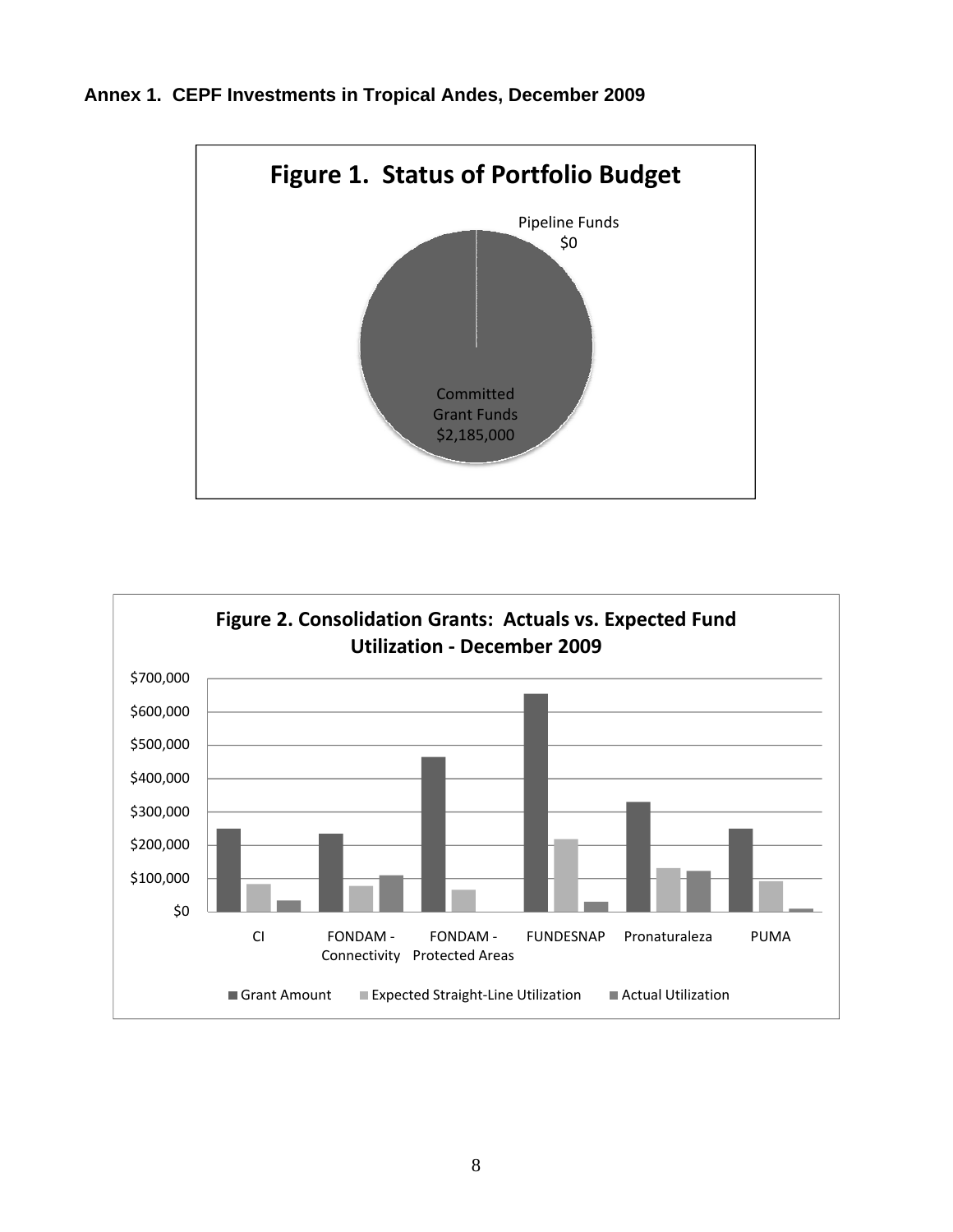# **Annex 2 – Update of the Logical Framework for CEPF Investment in the Tropical Andes**

| Objective                                                                                                                                                                                 | <b>Targets</b>                                                                                                                                                                                                           | <b>Progress</b>                                                                                                                                                                                                                                |
|-------------------------------------------------------------------------------------------------------------------------------------------------------------------------------------------|--------------------------------------------------------------------------------------------------------------------------------------------------------------------------------------------------------------------------|------------------------------------------------------------------------------------------------------------------------------------------------------------------------------------------------------------------------------------------------|
| Reinforce and sustain the<br>conservation gains achieved<br>as a result of previous CEPF<br>investment in the                                                                             | 12.3 million hectares located in<br>key biodiversity areas with<br>strengthened protection and<br>management.                                                                                                            | Sub-grants prepared to support<br>conservation in 10,529,135 hectares.                                                                                                                                                                         |
| Vilcabamba - Amboró<br>Conservation Corridor.                                                                                                                                             | \$2,000,000 leveraged                                                                                                                                                                                                    | Total = $$970,285$<br>FONDAM - CEPF Match - \$235,000<br>PUMA - CEPF Match - \$250,000<br>FUNDESNAP Match - \$485,285                                                                                                                          |
|                                                                                                                                                                                           | 28,400 hectares in production<br>landscapes with improved<br>management for biodiversity<br>conservation                                                                                                                 | Nine community-based agroforestry<br>sub-grants were approved to promote<br>improved land management in<br>production landscapes for biodiversity<br>conservation.                                                                             |
|                                                                                                                                                                                           | Twelve stakeholder networks<br>strengthened to support long-term<br>conservation action by mitigating<br>threats from road construction, and<br>replicating and scaling up CEPF<br>successes.                            | Four networks in Peru -<br>Civil society working group to<br>mitigation the impacts of the Inter-<br>Oceanic road (national, Cusco, Puno<br>y Madre de Dios).<br>Several other networks are currently<br>in the process of being strengthened. |
|                                                                                                                                                                                           |                                                                                                                                                                                                                          |                                                                                                                                                                                                                                                |
| <b>Intermediate Outcomes</b>                                                                                                                                                              | <b>Targets</b>                                                                                                                                                                                                           | <b>Progress</b>                                                                                                                                                                                                                                |
| <b>Outcome 1:</b><br>A. Conservation and human<br>welfare considerations are<br>fully incorporated into<br>infrastructure and<br>development plans for the<br>VACC, particularly in areas | Eight policies influenced as a<br>result of CEPF grant consolidation<br>in order to mitigate the<br>environmental and social impacts<br>of the Inter-Oceanic Sur and<br>Northern Corridor road<br>construction projects. | Several policy priorities identified for<br>attention, but no results achieved to<br>date.                                                                                                                                                     |
| impacted by the two<br>highways.<br>B. Donor collaboration and<br>coordination achieved to<br>fulfill conservation goals.                                                                 | One public-private partnership<br>between a road construction<br>company, government, and civil<br>society to mainstream biodiversity<br>into road construction and<br>maintenance.                                      | Collaboration with Oderbrecht -<br>Pronaturaleza – CI continues in order<br>to foster improved environmental and<br>social practices.                                                                                                          |